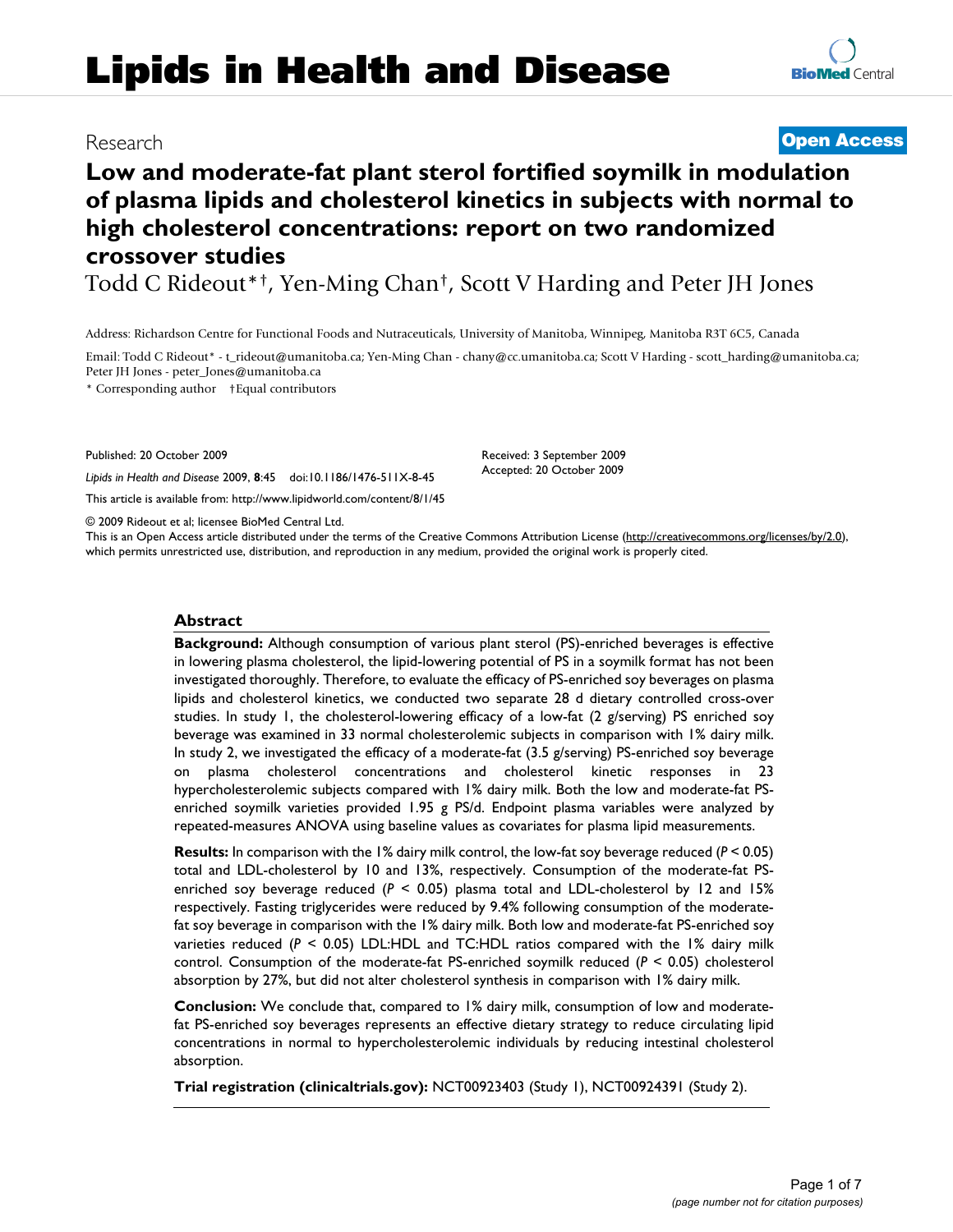#### **Background**

Although drug treatment is effective in the management of dyslipidemia, diet-based monotherapies or combination dietary approaches that reduce the incidence of arterial vascular diseases will be integral to sustainable health care systems of the future [\[1\]](#page-5-0). Consumption of plant sterols (PS), constituents found in plants that chemically resemble cholesterol, is a well-defined dietary lipid-lowering strategy with repeated demonstrations of cholesterol reductions in human clinical investigations in the range of 8-15% [\[2-](#page-5-1)[4](#page-5-2)]. However, it is increasingly clear that the food/beverage format used as the PS delivery vehicle may impact PS solubility and hence modulate intestinal cholesterol absorption and the magnitude of cholesterol-lowering [[5](#page-5-3),[6](#page-5-4)]. For instance, although cholesterol reductions are observed following consumption of PS-fortified products including juice [[7](#page-5-5)], margarine [\[8](#page-5-6)], and dressings [[9](#page-5-7)], debate continues surrounding the lipid-lowering efficacy of low-fat vs moderate and high-fat PS-fortified products [[10](#page-5-8),[11\]](#page-5-9).

Considering the substantial increase in soymilk consumption in North America as an alternative to dairy milk, several studies have compared lipid-lowering responses of soymilk versus dairy milk [[12-](#page-6-0)[14\]](#page-6-1). While previous animal model investigations suggest that combination therapy of PS and soy protein reduces circulating cholesterol concentrations beyond that observed with either therapy alone [[15](#page-6-2)], only one published report has investigated soymilk as a potential PS delivery beverage in human subjects; and this study was conducted without the advantage of a precisely controlled feeding design [[16\]](#page-6-3). Furthermore, no information is available concerning the modulation of intestinal cholesterol absorption and synthesis in response to PS fortified soymilk. Given the reputed health benefits associated with the protein, isoflavone, saponin, and fiber components of soy [[17](#page-6-4)], a unique opportunity exists to expand on these benefits through use of a PS fortified soy beverage. Here, we report on two separate controlled clinical feeding studies evaluating the efficacy of PS-enriched soy beverages differing in fat content on plasma lipids in comparison to a 1% dairy milk control. In study 1, our objective was to examine plasma lipids in response to the consumption of a low-fat (2 g/serving) PSenriched soy beverage. In study 2, our objectives were to investigate plasma lipid and cholesterol kinetic responses following consumption of a moderate-fat (3.5 g/serving) PS enriched soy beverage.

#### **Results**

#### *Study 1 - Low-Fat PS-Enriched Soy Beverage*

Of the forty-two subjects initially recruited for study, 33 subjects (15 males and 18 females) completed both experimental phases. Nine subjects dropped out during the first phase due to difficulties with consuming study diets ( $n =$ 2), relocation to another city  $(n = 1)$ , problems with daily centre visiting  $(n = 4)$ , and personal reasons  $(n = 2)$ . Palatability and texture of the PS-enriched soymilk beverage were assessed as highly acceptable. No side effects associated with soymilk or control milk consumption were reported.

Fasting endpoint lipid concentrations in response to lowfat PS-enriched soymilk consumption are presented in Table [1](#page-1-0). TC concentrations were reduced (*P* < 0.0001) by 10% following consumption of the low-fat PS enriched soy beverage  $(203.40 \pm 6.17 \text{ mg/d}l; 5.26 \pm 0.16 \text{ mmol/L})$ in comparison with the 1% dairy milk control (224.28  $\pm$ 6.57 mg/dl;  $5.80 \pm 0.17$  mmol/L). Plasma LDL-C concentrations were reduced (*P* < 0.0001) by 13% following lowfat PS-enriched soymilk consumption  $(123.74 \pm 5.80 \text{ mg})$ dl;  $3.20 \pm 0.15$  mmol/L) in comparison with the 1% dairy milk (141.53  $\pm$  5.80 mg/dl; 3.66  $\pm$  0.15 mmol/L). Low-fat PS-enriched soymilk consumption decreased (*P* < 0.05) the LDL:HDL (2.74 vs 3.21) and TC:HDL (4.71 vs 5.05) ratios relative to 1% dairy milk. No treatment effects were observed in HDL-C and TG concentrations between the two groups.

Further analyses of TC and LDL-C were conducted in a subgroup  $(n = 14)$  of subjects with initial LDL-C concentrations above 3.4 mmol/L. Plasma TC concentrations

<span id="page-1-0"></span>**Table 1: Fasting plasma cholesterol concentrations in hypercholesterolemic individuals in response to the consumption of a low-fat and moderate-fat plant sterol-enriched soymilk and 1% dairy milk for 29 daysa**

|                        | Study I           |                        | Study 2            |                                 |
|------------------------|-------------------|------------------------|--------------------|---------------------------------|
| Plasma lipids (mg/dl)  | I% Dairy Milk     | <b>Low-fat Soymilk</b> | I% Dairy Milk      | <b>Moderate-fat Soymilk</b>     |
| Total cholesterol      | $224.28 \pm 6.57$ | $203.40 \pm 6.19*$     | $242.85 \pm 10.44$ | $216.16 \pm 10.44^{\dagger}$    |
| LDL cholesterol        | $141.53 \pm 5.80$ | $123.74 \pm 5.80^*$    | $162.41 \pm 8.50$  | $139.21 \pm 7.73$ t             |
| <b>HDL</b> cholesterol | $47.17 \pm 2.32$  | $46.40 \pm 2.32$       | $47.56 \pm 2.33$   | $44.47 \pm 2.71$                |
| LDL:HDL                | $3.21 \pm 0.20$   | $2.83 \pm 0.18^*$      | $3.52 \pm 0.25$    | $3.18 \pm 0.23^{\dagger}$       |
| Total:HDL              | $5.05 \pm 0.26$   | $4.71 \pm 0.27$ *      | $5.38 \pm 0.35$    | $4.75 \pm 0.33$ t               |
| Triglycerides          | 178.03 ± 15.06    | $172.72 \pm 16.83$     | $185.12 \pm 27.46$ | $169.18 \pm 25.69$ <sup>†</sup> |

<sup>a</sup>Data presented as mean  $\pm$  SEM, n = 33 for study 1; n = 23 for study 2.

\*, significantly different from 1% dairy milk in study 1; †, significantly different from 1% dairy milk in study 2.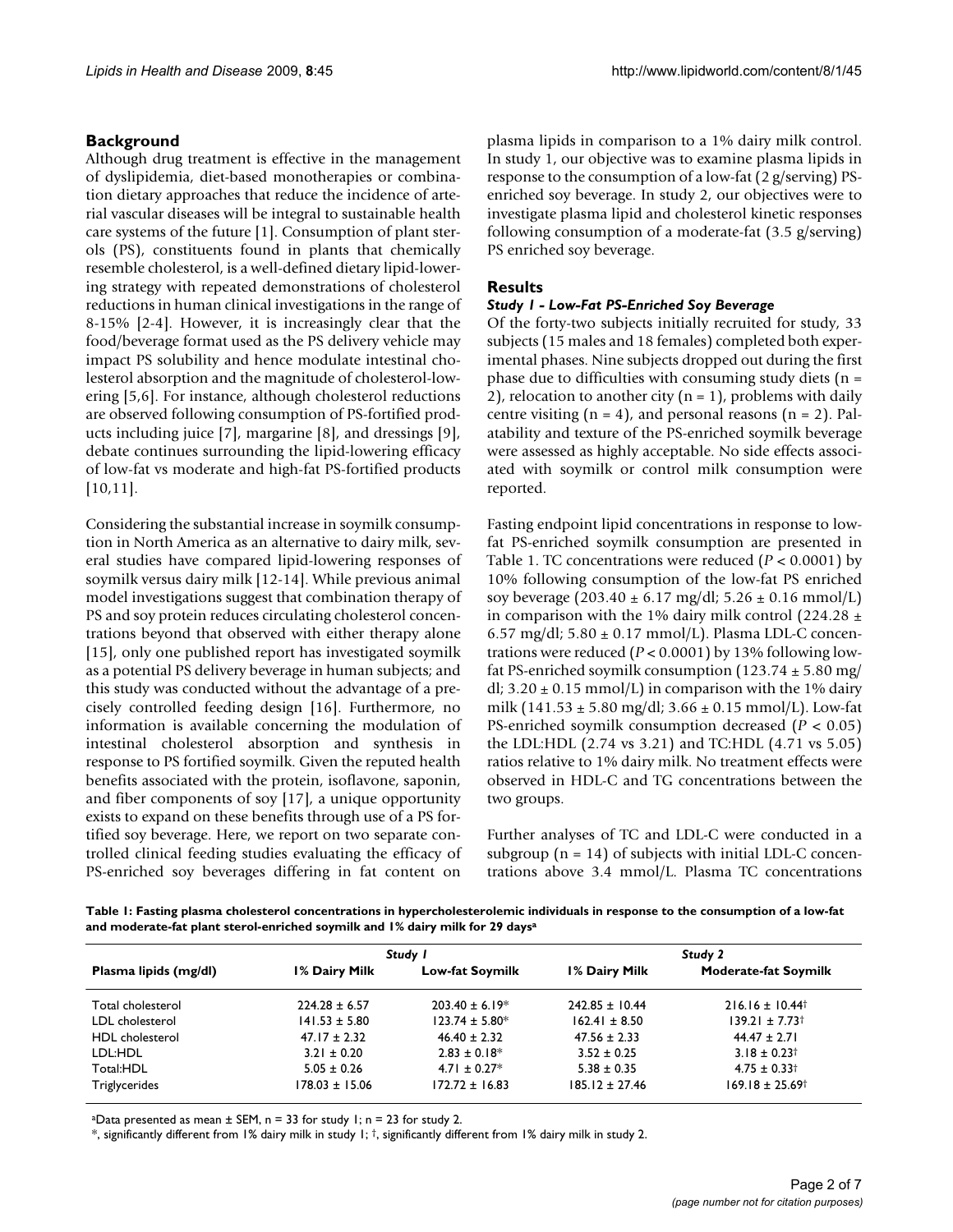decreased (*P* < 0.0001) by 9.5% following consumption of the low-fat PS-enriched soymilk, as compared to controls. Subjects consuming the low-fat PS-enriched soymilk had a 12% reduction in LDL-C concentrations (*P* = 0.0002), relative to the 1% dairy milk.

#### *Study 2 - Moderate-Fat PS Enriched Soy Beverage*

Of the 32 subjects initially recruited for study, 23 completed (10 males and 13 females) both experimental phases. Of the 9 subjects who did not complete the trial, 3 dropped out during the initial days of the study citing an inability to comply with dietary restrictions. The 6 remaining dropouts left the study following completion of the first phase due to family ( $n = 2$ ), health ( $n = 1$ ), and work-related issues ( $n = 3$ ). Palatability and texture of the PS-enriched soymilk beverage were assessed as highly acceptable. No side effects associated with soymilk or control milk consumption were reported.

Fasting endpoint lipid concentrations in response to PSenriched moderate-fat soymilk consumption are presented in Table [1.](#page-1-0) TC was reduced by 12% (*P* < 0.0001) in the PS-enriched soymilk group  $(216.16 \pm 10.44 \text{ mg/dl})$ ;  $5.59 \pm 0.27$  mmol/L) in comparison with the 1% milk control (242.84  $\pm$  10.44 mg/dl; 6.28  $\pm$  0.27 mmol/L). Subjects receiving the PS-enriched soymilk displayed a 15% reduction (*P* < 0.0001) in LDL-C (139.21 ± 7.73 mg/ dl;  $3.60 \pm 0.20$  mmol/L) in comparison to 1% dairy milk  $(162.41 \pm 8.50 \text{ mg/d}$ ;  $4.20 \pm 0.22 \text{ mmol/L}$ ). PS-enriched soymilk consumption did not alter (*P* > 0.05) HDL-C concentrations. However, PS enriched soymilk consumption decreased (*P* < 0.05) endpoint LDL:HDL (3.18 vs. 3.52) and TC:HDL ratios (4.75 vs. 5.38) in comparison to the 1% dairy milk control. Subjects consuming the PSenriched soymilk displayed a 9% reduction (*P* = 0.02) in plasma TG in comparison to those receiving the 1% dairy milk control.

Cholesterol absorption, as measured by the area under the [3,4]-13C cholesterol RBC enrichment curve, was reduced  $(P = 0.02)$  by 27% in response to the consumption of PSenriched soymilk in comparison to the 1% dairy milk control (Figure [1](#page-2-0)). In contrast, cholesterol synthesis, as measured by deuterium incorporation, did not differ (*P* = 0.45) between the PS-enhanced soymilk and 1% dairy milk groups  $(5.69 \pm 0.63 \text{ vs } 5.08 \pm 0.79\%/\text{day})$ .

#### **Discussion**

Consumption of both low and moderate-fat PS enriched soy beverages reduced fasting total and LDL-C in comparison with 1% dairy milk. Although direct statistical comparison between the two clinical studies is not possible, the numerical plasma cholesterol responses between the two studies suggest that the fat content of the soymilk had little impact on vehicle performance as LDL-C reductions

<span id="page-2-0"></span>

Figure I

**13C-cholesterol enrichment of red blood cells at 24, 48, 72, and 96 h following ingestion of 75 mg of [3,4]- 13C-cholesterol in response to consumption of moderate-fat plant sterol enriched soymilk**. Values are

following consumption of the low and moderate-fat soymilk beverages were similar (13 and 15%, respectively). Direct comparisons of the clinical effectiveness of PS products between studies are often limited by differences in study design, as cholesterol reductions in response to PS consumption are modulated by multiple factors including background diet [\[18\]](#page-6-5), PS dose [[19\]](#page-6-6) and form [[20\]](#page-6-7), frequency of PS consumption [[21\]](#page-6-8), level and type of fat in food vehicle [[6](#page-5-4)], and baseline LDL-C concentration of study subjects [\[18](#page-6-5)]. As the background diet and factors pertaining to the dose, form and frequency of PS consumption were identical between our two studies, the comparable cholesterol-lowering response between the soymilk beverages may help clarify confusion that exists surrounding the effectiveness of PS enriched beverages with differing fat content. The only minor difference between our study protocols was the lower LDL-C baseline concentrations of the low-fat soy beverage group compared with the moderate-fat soymilk study subjects. It has been suggested that subjects with higher LDL-C may respond more favourably, and with further cholesterol reductions, than individuals with lower LDL-C concentrations [\[19](#page-6-6)]. However, when the analysis was conducted in hypercholesterolemic subjects with entry LDL-C concentrations above 3.4 mmol/L, TC and LDL-C reductions following PS-enriched low-fat soymilk consumption were similar to those reported for the entire study population. Therefore, our results suggest that patients with lower LDL-C concentrations may also benefit from the consumption of PS enriched soymilk.

Consumption of the moderate-fat PS enriched soymilk was associated with a 9% reduction in circulating triglycerides. Although PS consumption is not traditionally associated with modulation of triglyceride metabolism, Plat et al. recently observed a reduction in circulating TAG by 27.5% in metabolic syndrome patients with hypertriglyceridemia following the consumption of a PS yogurt drink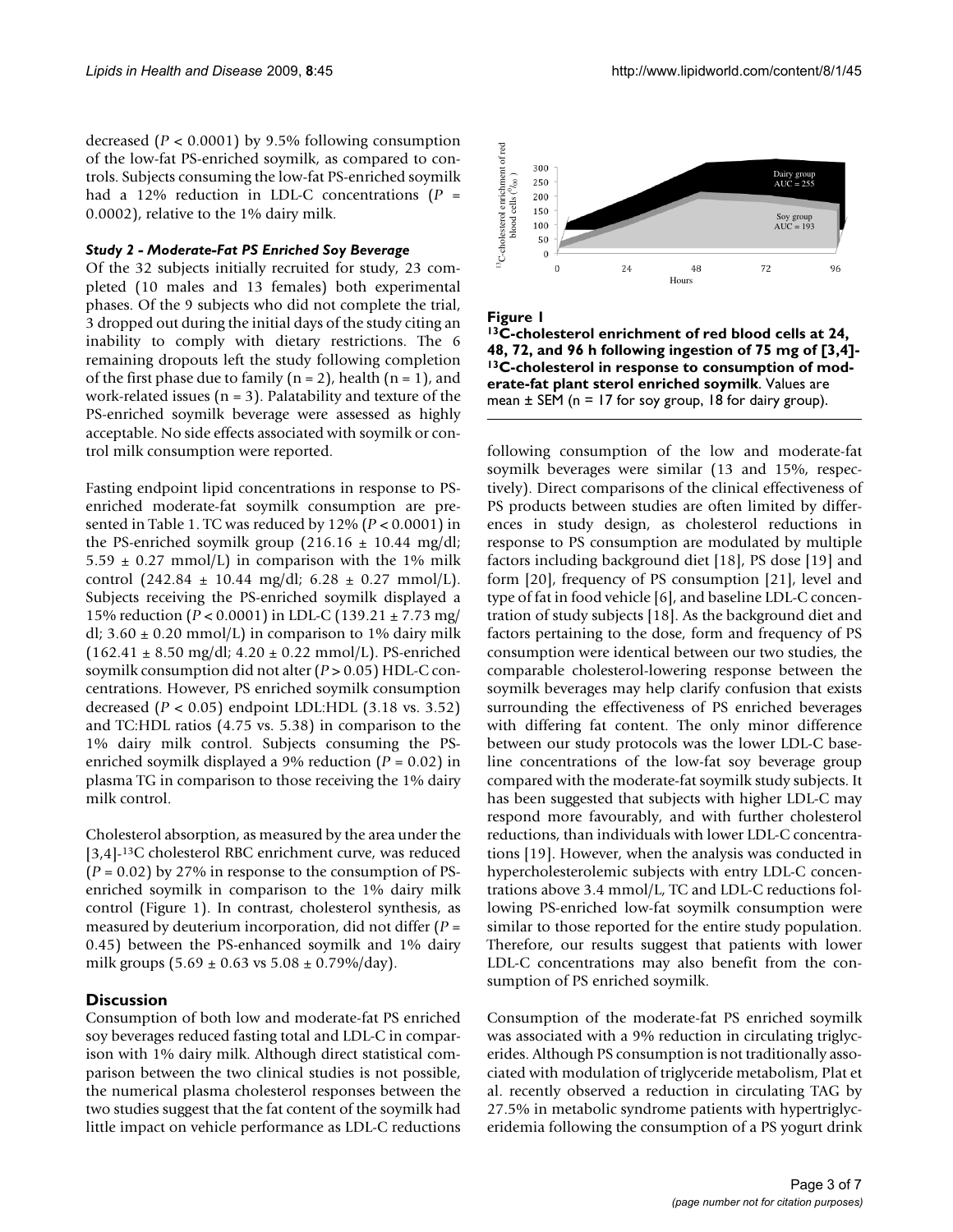[[22](#page-6-9)]. Furthermore, this report follows a recent meta-analysis suggesting a PS-induced modulation of plasma triglycerides [\[23](#page-6-10)], although previous meta-analyses have failed to establish this relationship [\[6](#page-5-4),[19\]](#page-6-6). This PSinduced reduction in plasma triglycerides was only observed in subjects from study 2 who had elevated triglyceride concentrations compared to study 1 subjects, giving merit to Plat's speculation that modulation of triglycerides in response to PS consumption may be more readily detected in study populations with high baseline triglycerides.

It is increasingly clear that some individuals respond with major shifts in lipid profiles to PS consumption whereas others are much less sensitive to PS challenges. This variability of responsiveness is likely associated with single nuclear polymorphisms (SNPs) in Niemann-Pick C1-like 1 (NPC1L1) and ATP binding cassette proteins G5 (ABCG5) and G8 (ABCG8), genes that regulate intestinal sterol absorption and efflux [[24](#page-6-11),[25\]](#page-6-12). Although the two soymilk beverages were associated with similar LDL-C reductions, it is clear that the low-fat soymilk study population included more non-responders that subjects in the moderate-fat soymilk study (Figure [2](#page-3-0)). While consumption of the moderate-fat soy beverage was associated with an LDL-C lowering ranging from from 2 to 38%, LDL-C reductions following the low-fat soy beverage ranged from -33 to +37%, with 9 subjects displaying increased LDL-C following the low-fat soy treatment.

Cholesterol absorption was reduced by 27% following consumption of the moderate-fat PS fortified soy beverage. The cholesterol-lowering effects of PS are related to modulation of intestinal cholesterol absorption through several distinct mechanisms including interference with

<span id="page-3-0"></span>

#### Figure 2

**Individual % changes in LDL-C from baseline in response to the consumption of a low and moderate-** the micellular cholesterol incorporation [\[26](#page-6-13)], competition with dietary and biliary cholesterol for uptake through the brush border NPC1L1 [\[27](#page-6-14)], and reduction in cholesterol esterification and chylomicron assembly within the intestinal enterocyte [\[28](#page-6-15)]. Surprisingly, although previous investigations typically report compensatory increases in cholesterol synthesis in response to PS consumption [\[29](#page-6-16),[30\]](#page-6-17), no difference was observed in cholesterol synthesis between the moderate-fat PS fortified soy beverage and control group in the current study. The hepatic expression of genes that regulate cholesterol synthesis and plasma LDL-C trafficking, including 3-hydroxy-3-methyl-glutaryl-CoA reductase, sterol-regulatory element binding protein 2, and LDL-receptor, have been shown to be transcriptionally regulated by individual protein and/or isoflavone components of soy [[31,](#page-6-18)[32](#page-6-19)]. Therefore, it can be speculated that specific bioactive components inherent in the soy beverage may have suppressed the increase in cholesterol synthesis typically observed following PS consumption. Alternatively, consumption of isolated soy protein has been reported to increase cholesterol FSR by 7.6% in hypercholesterolemic human subjects compared with animal protein consumption [\[33](#page-6-20)]. However, the effects of whole soymilk consumption on cholesterol synthesis has not been previously investigated.

#### **Conclusion**

Dietary approaches effective in reducing LDL-C are critical to the development of sustainable health care systems. Incorporation of PS into a daily dietary regimen is an effective approach to improving dyslipidemia and potentially reducing the incidence of cardiovascular diseases. However, the food/beverage that is used to deliver an effective PS dose is an important factor affecting the cholesterol-lowering response. Results of this study suggest that, compared with 1% dairy milk, consumption of low and moderate-fat PS-enriched soymilk beverages are effective food based therapeutic strategies for cardiovascular disease management through reduction of plasma lipids and modulation of intestinal cholesterol absorption in normal to hypercholesterolemic subjects.

#### **Methods**

#### *Subjects*

Studies were conducted at the Clinical Nutrition Research Unit at the Richardson Centre for Functional Foods and Nutraceuticals (RCFFN), University of Manitoba. Subjects were recruited from the Winnipeg area using newspaper and radio endorsements, poster advertisements, and flyer distributions. Potential subjects, deemed eligible following an initial phone screening, visited the RCFFN for plasma cholesterol screening. Healthy males and females between the ages of 19-60 y with a body mass index (BMI) between 20-34 kg/m2 were recruited who were free of thy-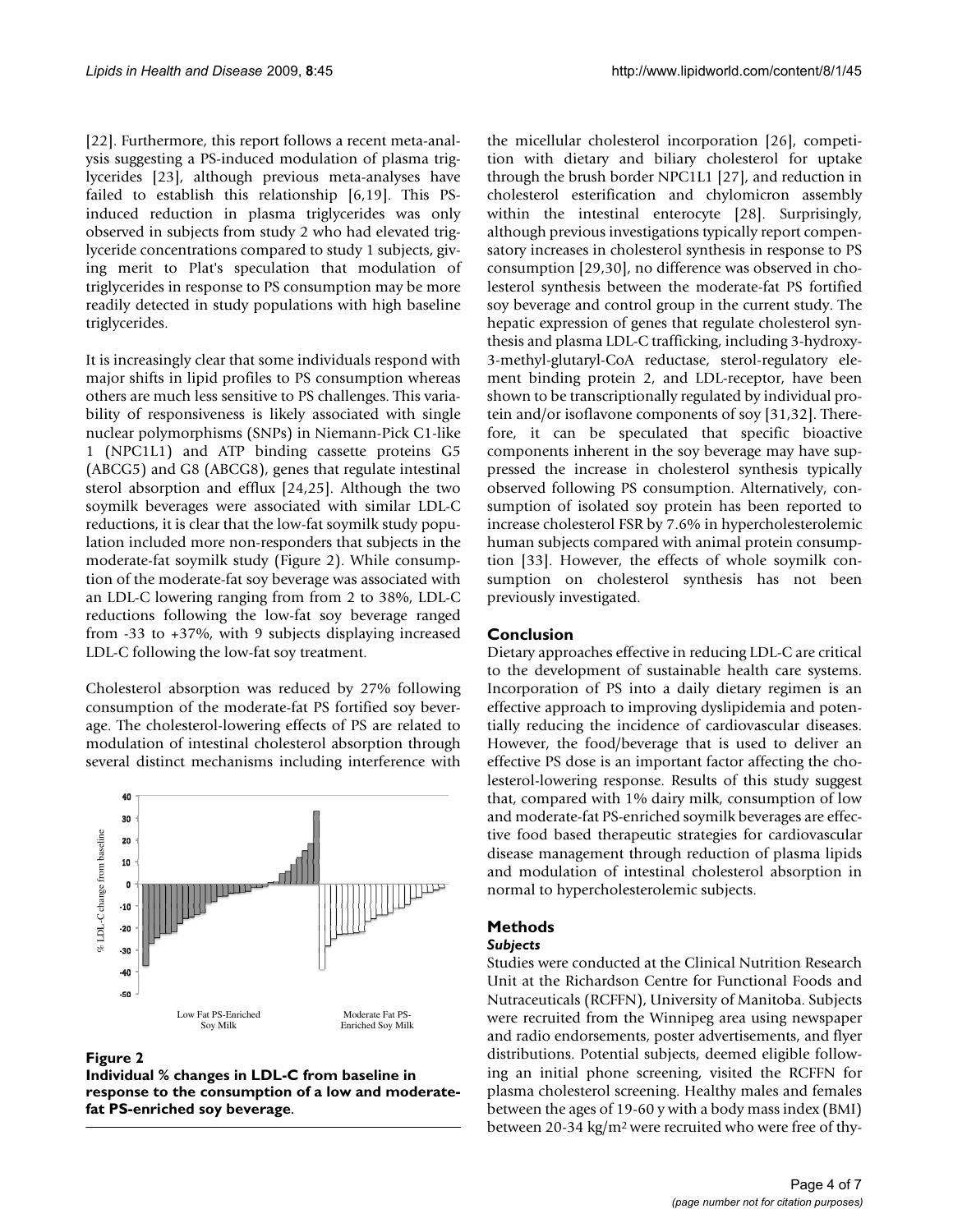roid disorders, kidney disease, diabetes mellitus, and heart disease, and were not currently taking lipid-lowering medications. Study 1 included normal to hypercholesterolemic subjects with a fasting plasma LDL-cholesterol (LDL-C) between 2.1-5.2 mmol/L and TG below 2.82 mmol/L. Study 2 included hypercholesterolemic subjects with a LDL-C greater than 3.4 mmol/L and TG below 2.82 mmol/L. Baseline characteristics of subjects who completed the study are presented in Table [2.](#page-4-0) To confirm individual health status, all subjects underwent a complete physical examination conducted by the study physician. The study protocols were approved by the Bioethical Research Ethics Board (BREB) at the University of Manitoba. All subjects signed informed consent to participate in the study.

#### *Study design and protocol*

Studies were carried out as 28-d controlled feeding trials using precisely prepared diets in a randomized crossover, two period design. Experimental periods were separated by a 4-wk washout period during which the subjects consumed his/her habitual diets. All meals were prepared at the Richardson Clinical Nutrition Research Unit as a 3 day rotating menu to provide the subjects with a variety of food during their experimental phases. Using a nutrient composition database (Food Processor, ESHA Research, Salem, OR), the diets were designed to contain 35% of energy as fat, 50% as carbohydrate and 15% as protein and meet the energy requirements of each subject using the Mifflin equation [\[34](#page-6-21)]. Subjects were randomly assigned to one of two experimental groups: the control group receiving 1% dairy milk or the treatment group receiving the fortified soy beverage providing 1.95 g PS/d (PS-enriched soymilks supplied by Whitewave Foods, Inc.) (Table [3\)](#page-5-10). Enriched soy and 1% dairy milks were provided as 3 (240 ml) tetra-paks per day, 1 consumed with each meal. To monitor compliance, subjects consumed

<span id="page-4-0"></span>

|          | Table 2: Baseline characteristics of subjects who completed the |  |
|----------|-----------------------------------------------------------------|--|
| studiesª |                                                                 |  |

| Study 1b         | Study 2 <sup>c</sup> |
|------------------|----------------------|
| Mean $\pm$ SE    | Mean $+$ SF          |
|                  |                      |
| $43.00 + 2.37$   | $43.9 + 0.3$         |
| $1.68 \pm 1.83$  | $1.66 \pm 0.02$      |
| $83.21 + 3.37$   | $82.8 + 4.0$         |
| $29.08 + 0.97$   | $30.0 + 1.5$         |
|                  |                      |
| $210.36 + 5.80$  | $749.80 + 11.60$     |
| $129.54 + 5.03$  | $163.57 + 8.12$      |
| $47.56 \pm 2.32$ | $49.11 + 2.70$       |
| 165.63 + 15.05   | $206.37 + 34.54$     |
|                  |                      |

<sup>a</sup>Data presented as mean  $\pm$  SEM; n = 33 for study 1; n = 23 for study 2 bLow-fat plant sterol-enriched soymilk study

cModerate-fat plant sterol-enriched soymilk study

their daily supper meal in conjunction with one treatment or control beverage under direct supervision. The remaining meals and treatments were packed for take-out. Subjects were instructed to shake the tetra paks prior to drinking, consume only foods and beverages provided by the clinical research team, and return the empty containers to ensure that the beverage was properly administered.

#### *Outcome measurements*

Twelve-hour fasting blood samples (26 ml) were collected on days 1 and 2 (baseline) and 29 and 30 (endpoint) during each phase. On day 24 of each experimental phase of study 2 (moderate-fat soymilk study only), a fasting baseline blood sample (0 h) was taken prior to administration of a 75 mg oral dose of [3,4]-13C cholesterol (CDN Isotopes, Point-Claire, Quebec, Canada) mixed in margarine and spread on an English muffin. Fasting blood samples were taken on day 25 (24 h), day 26 (48 h), day 27 (72 h), and day 28 (96 h) to measure cholesterol absorption. Additionally, following a fasting baseline sample on day 27, an oral dose of deuterium oxide (0.7 g/kg estimated body water) was given prior to breakfast as a tracer for measuring fractional cholesterol synthesis.

#### *Plasma lipids*

Plasma and red blood cells (RBC) fractions were separated by centrifugation at 3000 × *g* for 20 min and stored at - 80°C. Plasma total cholesterol (TC), high-density lipoprotein cholesterol (HDL-C), and triglycerides (TG) were determined by automated enzymatic methods on a Vitros 350 chemistry analyzer (Ortho-Clinical Diagnostics, Markham, Ontario, Canada). LDL-C concentrations were estimated by the difference method using the Friedewald formula [[35\]](#page-6-22).

#### *Cholesterol absorption*

Cholesterol absorption was measured using the single stable isotope tracer approach with the area under the [3,4]- 13C cholesterol RBC enrichment curve over 96 h representing cholesterol absorption. Free cholesterol was extracted from RBC according to established methods [[36](#page-6-23)]. [3,4]<sup>-13</sup>C cholesterol enrichments in RBC lipid extracts were determined using on-line gas chromatography/combustion/isotope ratio mass spectrometry approach (Agilent 6890N chromatograph interfaced with a Finnigan Delta V Pulse isotope ratio mass spectrometer (Bremen, Germany). Isotope abundance, expressed in delta (d) per mil (‰), was calculated using  $CO<sub>2</sub>$  as a reference gas and further corrected against the international reference standard, Pee Dee Belemnite limestone.

#### *Cholesterol synthesis*

Cholesterol fractional synthesis rate (FSR; %/day) was quantified using the uptake rate of deuterium from body water into the newly synthesized RBC free cholesterol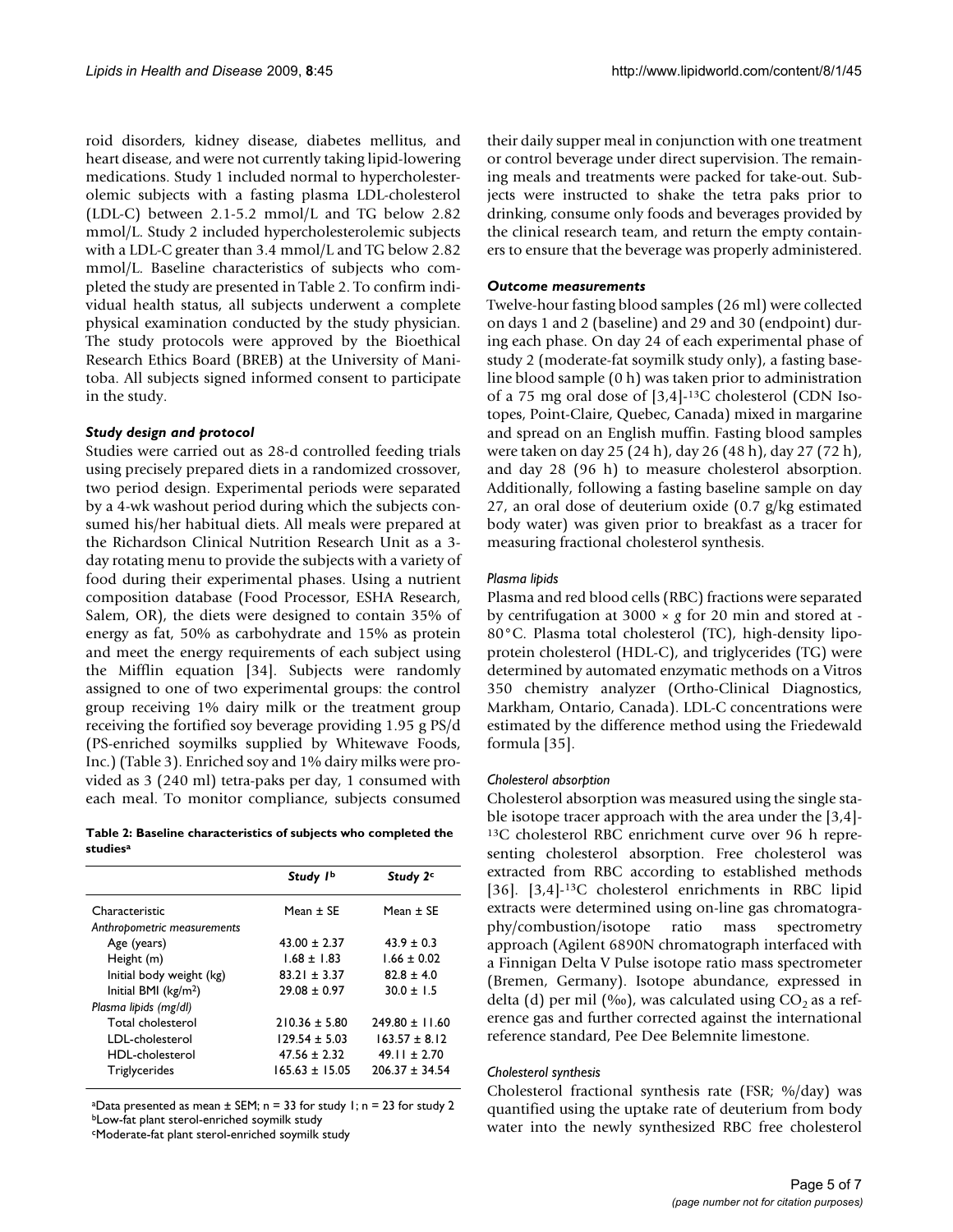| Item                   | I% Dairy<br><b>Milk Diet</b> | Study I<br>Low-fat Soy<br><b>Milk Diet</b> | Study 2<br><b>Moderate-fat Soy</b><br><b>Milk Diet</b> |
|------------------------|------------------------------|--------------------------------------------|--------------------------------------------------------|
| Calories (kcal)        | 100                          | 80                                         | 100                                                    |
| Total fat $(g)$        | 2.5                          |                                            | 3.5                                                    |
| Saturated fat $(g)$    | 1.5                          |                                            | 0.5                                                    |
| Trans fat $(g)$        | 0                            |                                            | 0                                                      |
| Total carbohydrate (g) | 12                           | $\overline{10}$                            | 10                                                     |
| Fiber $(g)$            | 0                            |                                            |                                                        |
| Protein (g)            | 8                            | ь                                          | ь                                                      |
| Cholesterol            | $\overline{10}$              | $\Omega$                                   | 0                                                      |
| Plant sterols $(g)$    | 0                            | 0.65                                       | 0.65                                                   |

<span id="page-5-10"></span>**Table 3: Nutrient composition of soymilk and 1% dairy milka**

aBased on 1 serving size (240 ml)

pool over 24 h at the end of each study period [[37\]](#page-6-24). Cholesterol FSR represents the fraction of the rapidly exchangeable central free cholesterol pool that exchanges between the plasma, liver, and intestine [\[38\]](#page-6-25).

#### *Statistical analyses*

The sample size of 20 subjects was calculated to detect an anticipated difference in LDL-cholesterol levels due to PS treatment of 12% (0.54 mmol/l) using an standard deviation of 0.732 mmol/l. The alpha and power were 0.05 and 0.7, respectively. All data are presented as means  $\pm$  SEM. Statistical significance was set at *P* < 0.05 for all analyses. Differences in endpoint plasma variables were tested by repeated-measures ANOVA using baseline values as covariates for plasma lipid measurements. To examine the effect of baseline cholesterol concentrations on the lipidlowering efficacy of PS-enriched soymilk consumption in study 1, further analyses of endpoint TC and LDL-C were conducted in a subgroup ( $n = 14$ ) of subjects with initial LDL-C concentrations above 3.4 mmol/L. For cholesterol absorption, the area under the 13C-cholesterol enrichment curves from 24 to 96 h was calculated with the use of the trapezoidal rule after correction for baseline values. Data were analyzed with SPSS (version 16.0 for Mac, SPSS Inc, Chicago, IL).

#### **Competing interests**

The authors declare that they have no competing interests.

#### **Authors' contributions**

TCR contributed to the collection and analysis of data from study 2 and wrote the initial draft manuscript. YMC contributed to the collection and analysis of data from study 1 and contributed to the revision of the initial draft manuscript. SVH contributed to the analysis of the data and revision of initial draft manuscript. PJH contributed to the experimental design, served as a consultant on the clinical trial, and contributed to the revision of the initial draft manuscript.

#### **Acknowledgements**

Special thanks are extended to Peter Frohlich, Lori Mae Janzen, Darren Speziale, Katherine Leung, Heather Martin, Kimberley Robinson and Khatima Khalloufi for their assistance in conducting these clinical trials. The assistance of Dr. Edward Kesselman in performing physical examinations is acknowledged. We also want to thank study subjects for participating in these studies. Funding: Whitewave Foods, Inc.

#### **References**

- <span id="page-5-0"></span>1. Mente A, de Koning L, Shannon HS, Anand SS: **[A systematic review](http://www.ncbi.nlm.nih.gov/entrez/query.fcgi?cmd=Retrieve&db=PubMed&dopt=Abstract&list_uids=19364995) [of the evidence supporting a causal link between dietary fac](http://www.ncbi.nlm.nih.gov/entrez/query.fcgi?cmd=Retrieve&db=PubMed&dopt=Abstract&list_uids=19364995)[tors and coronary heart disease.](http://www.ncbi.nlm.nih.gov/entrez/query.fcgi?cmd=Retrieve&db=PubMed&dopt=Abstract&list_uids=19364995)** *Arch Intern Med* 2009, **169(7):**659-669.
- <span id="page-5-1"></span>2. Jones PJ, Demonty I, Chan YM, Herzog Y, Pelled D: **[Fish-oil esters](http://www.ncbi.nlm.nih.gov/entrez/query.fcgi?cmd=Retrieve&db=PubMed&dopt=Abstract&list_uids=17961204) of plant sterols differ from vegetable-oil sterol esters in trig[lycerides lowering, carotenoid bioavailability and impact on](http://www.ncbi.nlm.nih.gov/entrez/query.fcgi?cmd=Retrieve&db=PubMed&dopt=Abstract&list_uids=17961204) plasminogen activator inhibitor-1 (PAI-1) concentrations in [hypercholesterolemic subjects.](http://www.ncbi.nlm.nih.gov/entrez/query.fcgi?cmd=Retrieve&db=PubMed&dopt=Abstract&list_uids=17961204)** *Lipids Health Dis* 2007, **6:**28.
- 3. Vanstone CA, Raeini-Sarjaz M, Parsons WE, Jones PJ: **[Unesterified](http://www.ncbi.nlm.nih.gov/entrez/query.fcgi?cmd=Retrieve&db=PubMed&dopt=Abstract&list_uids=12450893) [plant sterols and stanols lower LDL-cholesterol concentra](http://www.ncbi.nlm.nih.gov/entrez/query.fcgi?cmd=Retrieve&db=PubMed&dopt=Abstract&list_uids=12450893)[tions equivalently in hypercholesterolemic persons.](http://www.ncbi.nlm.nih.gov/entrez/query.fcgi?cmd=Retrieve&db=PubMed&dopt=Abstract&list_uids=12450893)** *Am J Clin Nutr* 2002, **76(6):**1272-1278.
- <span id="page-5-2"></span>4. Jenkins DJ, Kendall CW, Nguyen TH, Marchie A, Faulkner DA, Ireland C, Josse AR, Vidgen E, Trautwein EA, Lapsley KG, *et al.*: **[Effect of](http://www.ncbi.nlm.nih.gov/entrez/query.fcgi?cmd=Retrieve&db=PubMed&dopt=Abstract&list_uids=18078870) [plant sterols in combination with other cholesterol-lowering](http://www.ncbi.nlm.nih.gov/entrez/query.fcgi?cmd=Retrieve&db=PubMed&dopt=Abstract&list_uids=18078870) [foods.](http://www.ncbi.nlm.nih.gov/entrez/query.fcgi?cmd=Retrieve&db=PubMed&dopt=Abstract&list_uids=18078870)** *Metabolism* 2008, **57(1):**130-139.
- <span id="page-5-3"></span>5. Demonty I, Ras RT, Knaap HC van der, Duchateau GS, Meijer L, Zock PL, Geleijnse JM, Trautwein EA: **[Continuous dose-response rela](http://www.ncbi.nlm.nih.gov/entrez/query.fcgi?cmd=Retrieve&db=PubMed&dopt=Abstract&list_uids=19091798)[tionship of the LDL-cholesterol-lowering effect of phyto](http://www.ncbi.nlm.nih.gov/entrez/query.fcgi?cmd=Retrieve&db=PubMed&dopt=Abstract&list_uids=19091798)[sterol intake.](http://www.ncbi.nlm.nih.gov/entrez/query.fcgi?cmd=Retrieve&db=PubMed&dopt=Abstract&list_uids=19091798)** *J Nutr* 2009, **139(2):**271-284.
- <span id="page-5-4"></span>6. Berger A, Jones PJ, Abumweis SS: **[Plant sterols: factors affecting](http://www.ncbi.nlm.nih.gov/entrez/query.fcgi?cmd=Retrieve&db=PubMed&dopt=Abstract&list_uids=15070410) [their efficacy and safety as functional food ingredients.](http://www.ncbi.nlm.nih.gov/entrez/query.fcgi?cmd=Retrieve&db=PubMed&dopt=Abstract&list_uids=15070410)** *Lipids Health Dis* 2004, **3:**5.
- <span id="page-5-5"></span>7. Devaraj S, Autret BC, Jialal I: **[Reduced-calorie orange juice bev](http://www.ncbi.nlm.nih.gov/entrez/query.fcgi?cmd=Retrieve&db=PubMed&dopt=Abstract&list_uids=17023701)erage with plant sterols lowers C-reactive protein concen[trations and improves the lipid profile in human volunteers.](http://www.ncbi.nlm.nih.gov/entrez/query.fcgi?cmd=Retrieve&db=PubMed&dopt=Abstract&list_uids=17023701)** *Am J Clin Nutr* 2006, **84(4):**756-761.
- <span id="page-5-6"></span>8. de Jong A, Plat J, Lutjohann D, Mensink RP: **[Effects of long-term](http://www.ncbi.nlm.nih.gov/entrez/query.fcgi?cmd=Retrieve&db=PubMed&dopt=Abstract&list_uids=18846701) [plant sterol or stanol ester consumption on lipid and lipopro](http://www.ncbi.nlm.nih.gov/entrez/query.fcgi?cmd=Retrieve&db=PubMed&dopt=Abstract&list_uids=18846701)[tein metabolism in subjects on statin treatment.](http://www.ncbi.nlm.nih.gov/entrez/query.fcgi?cmd=Retrieve&db=PubMed&dopt=Abstract&list_uids=18846701)** *Br J Nutr* 2008, **100(5):**937-941.
- <span id="page-5-7"></span>9. Judd JT, Baer DJ, Chen SC, Clevidence BA, Muesing RA, Kramer M, Meijer GW: **[Plant sterol esters lower plasma lipids and most](http://www.ncbi.nlm.nih.gov/entrez/query.fcgi?cmd=Retrieve&db=PubMed&dopt=Abstract&list_uids=11876261) [carotenoids in mildly hypercholesterolemic adults.](http://www.ncbi.nlm.nih.gov/entrez/query.fcgi?cmd=Retrieve&db=PubMed&dopt=Abstract&list_uids=11876261)** *Lipids* 2002, **37(1):**33-42.
- <span id="page-5-8"></span>10. Jones PJ, Vanstone CA, Raeini-Sarjaz M, St-Onge MP: **[Phytosterols](http://www.ncbi.nlm.nih.gov/entrez/query.fcgi?cmd=Retrieve&db=PubMed&dopt=Abstract&list_uids=12730296) [in low- and nonfat beverages as part of a controlled diet fail](http://www.ncbi.nlm.nih.gov/entrez/query.fcgi?cmd=Retrieve&db=PubMed&dopt=Abstract&list_uids=12730296) [to lower plasma lipid levels.](http://www.ncbi.nlm.nih.gov/entrez/query.fcgi?cmd=Retrieve&db=PubMed&dopt=Abstract&list_uids=12730296)** *J Lipid Res* 2003, **44(9):**1713-1719.
- <span id="page-5-9"></span>11. Hansel B, Nicolle C, Lalanne F, Tondu F, Lassel T, Donazzolo Y, Ferrieres J, Krempf M, Schlienger JL, Verges B, *et al.*: **[Effect of low-fat,](http://www.ncbi.nlm.nih.gov/entrez/query.fcgi?cmd=Retrieve&db=PubMed&dopt=Abstract&list_uids=17823447) [fermented milk enriched with plant sterols on serum lipid](http://www.ncbi.nlm.nih.gov/entrez/query.fcgi?cmd=Retrieve&db=PubMed&dopt=Abstract&list_uids=17823447)**